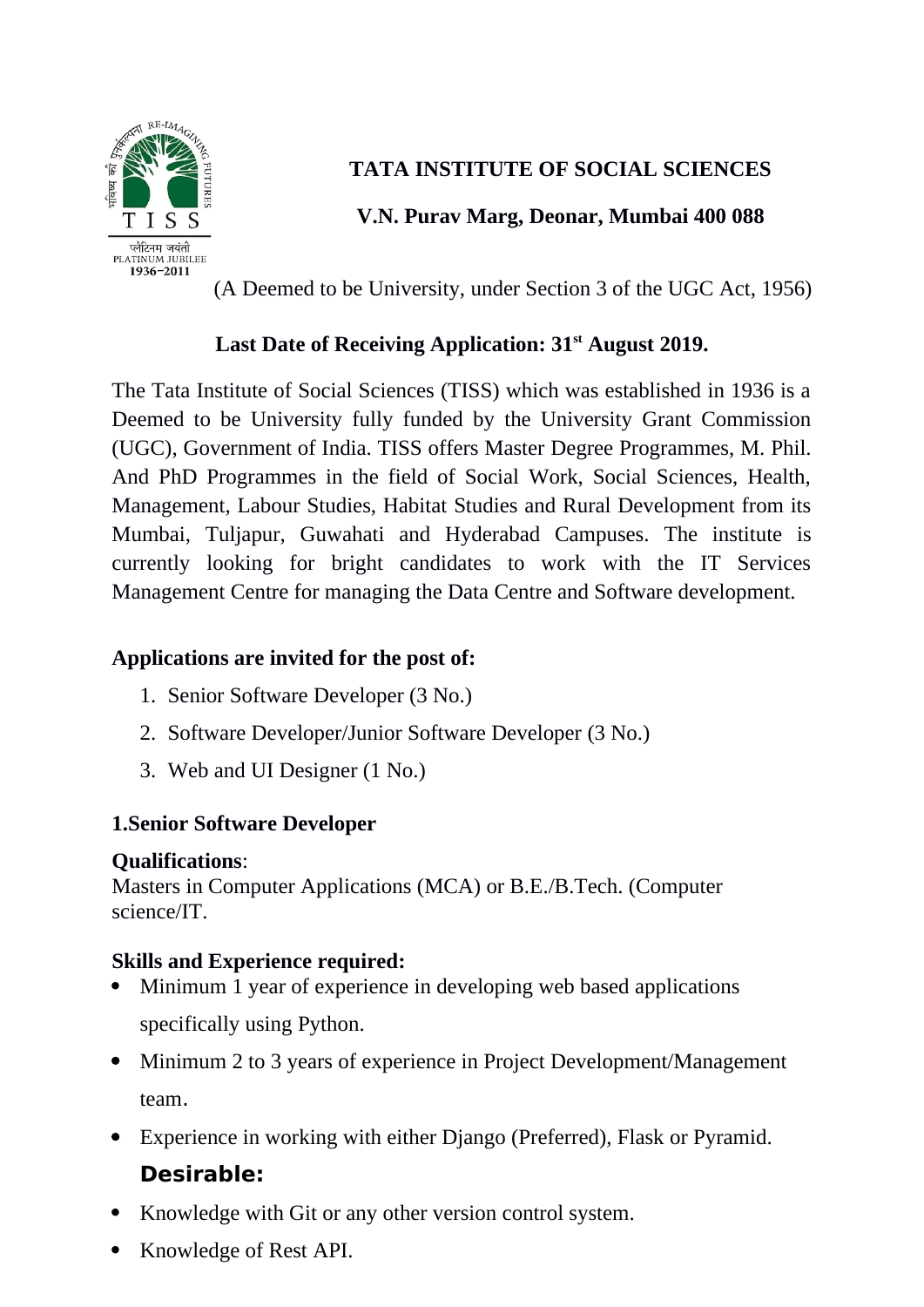• Responsive webpage technologies.

#### **Salary (consolidate salary per month):**

Rs, 45,000/ - 55,000/-

#### **2. Software Developer (SD)**/**Jr. Software Developer ( JSD)**

#### **Qualification:**

B.E./B.Tech. in Computer science/IT or Masters in Computer Applications (MCA) (for Junior Software Developer)

#### **Skills and Experience required:**

- Minimum 1 year (SD)/ 6months (JSD) experience in developing web based applications specifically using Python, Django.
- Experience of working with JavaScript (ES5/ES6), jQuery, CSS3, HTML5 and AJAX.
- Familiar with Git or any other version control system.

#### **Salary (consolidate salary per month):**

Software Developer: Rs. 35,000/- to 40,000/-

Junior Software Developer: Rs. 25,000/-

#### **------------------------------------------------------------------------------------------------**

#### **3.Web and UI Designer**

#### **Qualifications:**

BE/B.Tech BE/B.Tech

#### **Skill and Experience required**:

- Minimum 1 year of experience in below mentioned skills.
- Excellent knowledge of web markup including HTML5 and CSS3
- Excellent knowledge of JavaScript (es5/es6) and jQuery.
- Ability to build responsive webpages.
- Knowledge of Bootstrap and a design language like material design.
- Good sense of aesthetics: layout grid systems, colour theory and typography.
- Good understanding of UX principles and UI Development process.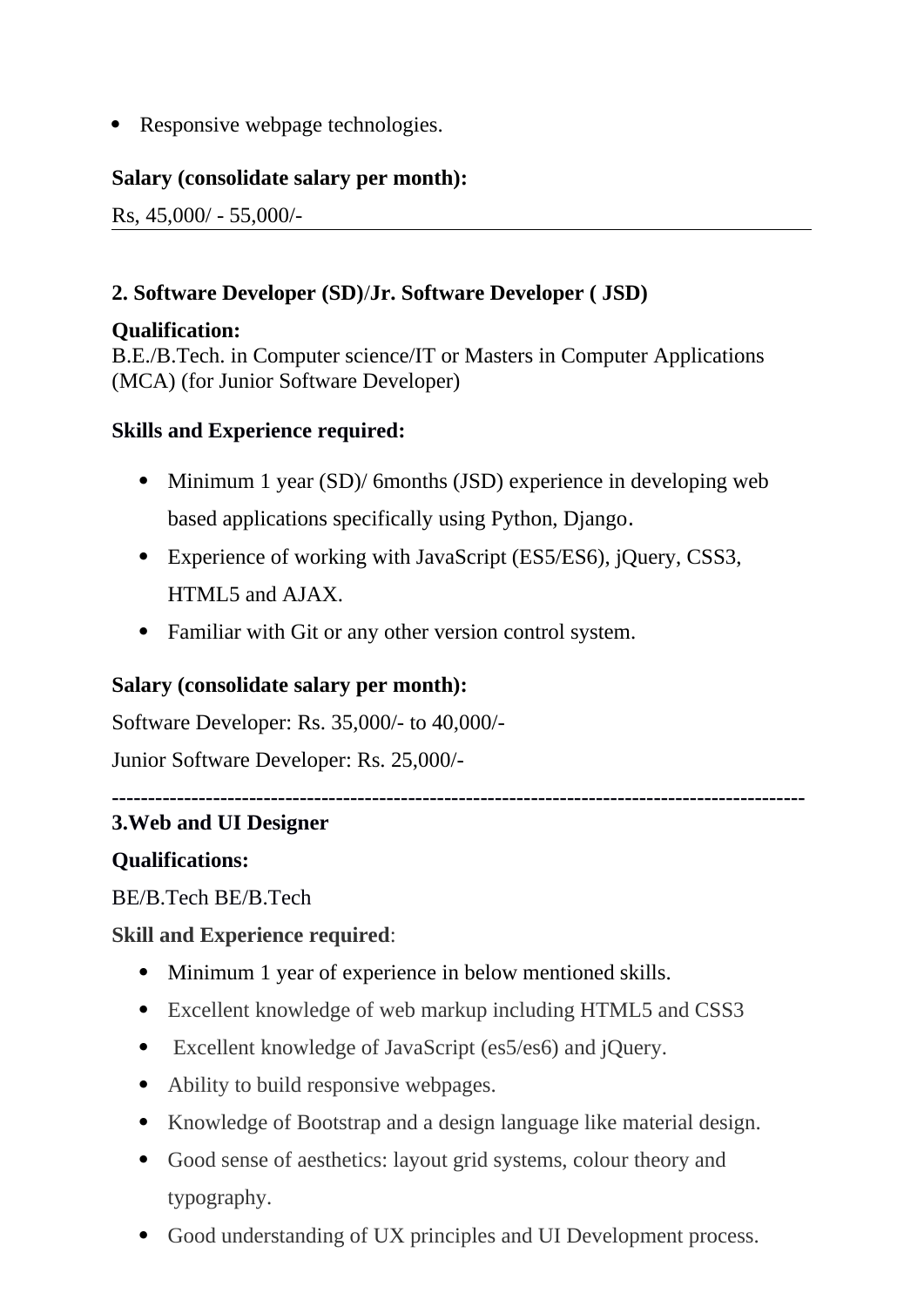**Salary:**  Rs. 30,000/- to 35,000/- (consolidated salary per month)

# **How to Apply:**

Please email with **subject** as the position applied for and attach a copy of your Resume in PDF format to **[recruit-itsmc@tiss.edu](mailto:recruit-itsmc@tiss.edu)**

The above positions will be filled on contract basis for a period of one year which may be extended and will be recruited based on the availability of post or provisions.

The last date for applying is  $31<sup>st</sup>$  August 2019. For any queries, please write to [recruit-itsmc@tiss.edu](mailto:recruit-itsmc@tiss.edu)